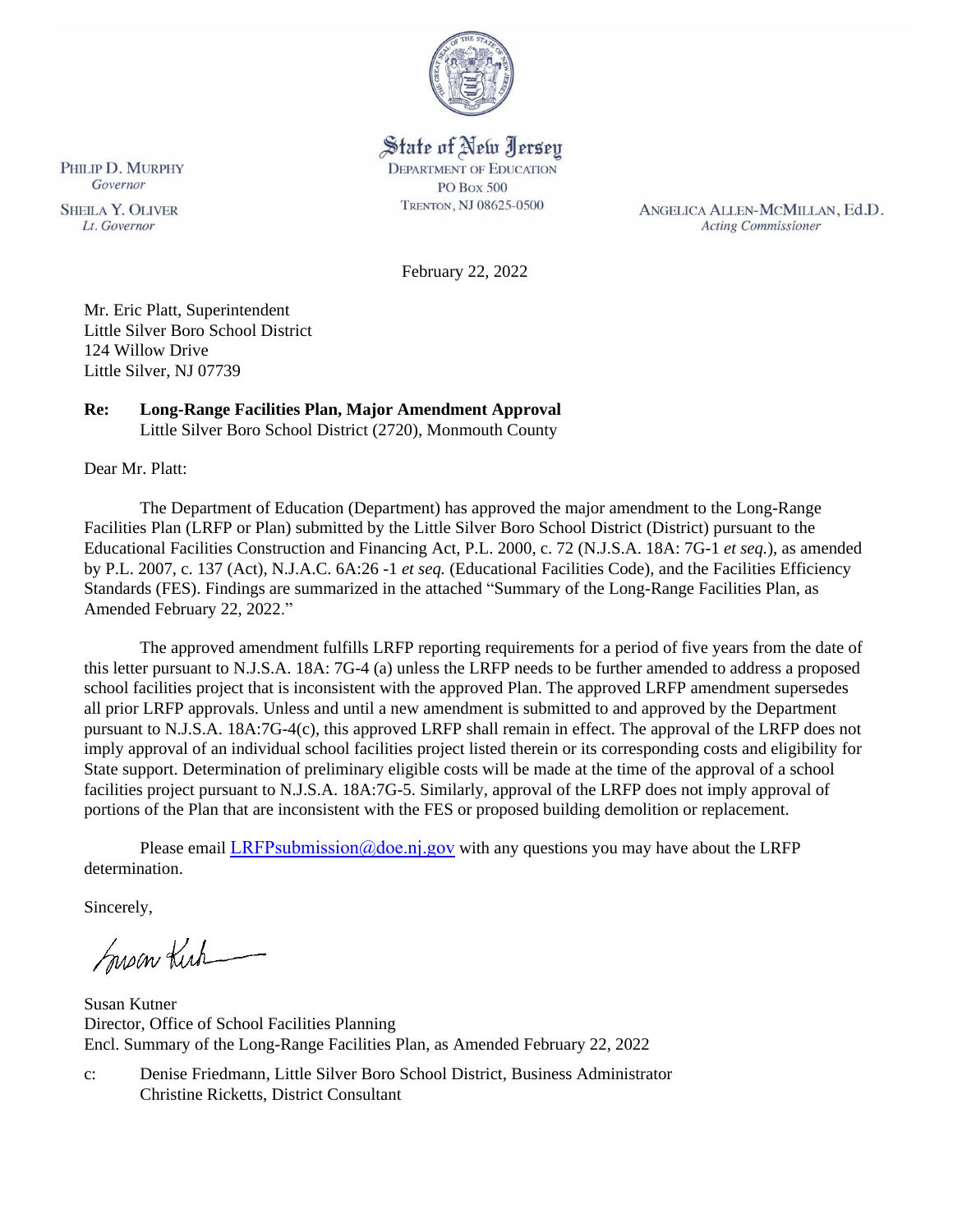# **Little Silver Boro School District (2720) Summary of the Long-Range Facilities Plan, as Amended February 22, 2022**

The Department of Education (Department) has completed its review of the major amendment to the Long-Range Facilities Plan (LRFP or Plan) submitted by the Little Silver Boro School District (District) pursuant to the Educational Facilities Construction and Financing Act, P.L. 2000, c. 72 (N.J.S.A. 18A: 7G-1 *et seq.*), as amended by P.L. 2007, c. 137 (Act), N.J.A.C. 6A:26-1 et seq. (Educational Facilities Code), and the Facilities Efficiency Standards (FES).

The following provides a summary of the District's approved amended LRFP. The summary is based on the standards set forth in the Act, the Educational Facilities Code, the FES, District-reported information in the Department's LRFP reporting system, and supporting documentation. The referenced reports in *italic* text are standard reports available on the Department's LRFP website.

#### **1. Inventory Overview**

The District is classified as a Regular Operating District (ROD) for funding purposes. It provides services for students in grades PK-8.

The District identified existing and proposed schools, sites, buildings, rooms, and site amenities in its LRFP. Table 1 lists the number of existing and proposed district schools, sites, and buildings. Detailed information can be found in the *School Asset Inventory Report* and the *Site Asset Inventory Report.*

**As directed by the Department, school facilities projects that have received initial approval by the Department and have been approved by the voters, if applicable, are represented as "existing" in the LRFP.** Approved projects that include new construction and/or the reconfiguration/reassignment of existing program space are as follows: n/a.

| Category                                     | <b>Existing</b> | <b>Proposed</b> |
|----------------------------------------------|-----------------|-----------------|
| Number of Schools (assigned DOE school code) |                 |                 |
| Number of School Buildings <sup>1</sup>      |                 |                 |
| Number of Non-School Buildings <sup>2</sup>  |                 |                 |
| Number of Vacant Buildings                   |                 |                 |
| Number of Sites                              |                 |                 |

#### **Table 1: Number of Schools, School Buildings, and Sites**

Based on the existing facilities inventory submitted by the District:

- **•** Schools using leased buildings (short or long-term):  $n/a$
- Schools using temporary classroom units (TCUs), excluding TCUs supporting construction: n/a
- $\blacksquare$  Vacant/unassigned school buildings:  $n/a$

*<sup>1</sup>* Includes district-owned buildings and long-term leases serving students in district-operated programs

 $2$  Includes occupied district-owned buildings not associated with a school, such as administrative buildings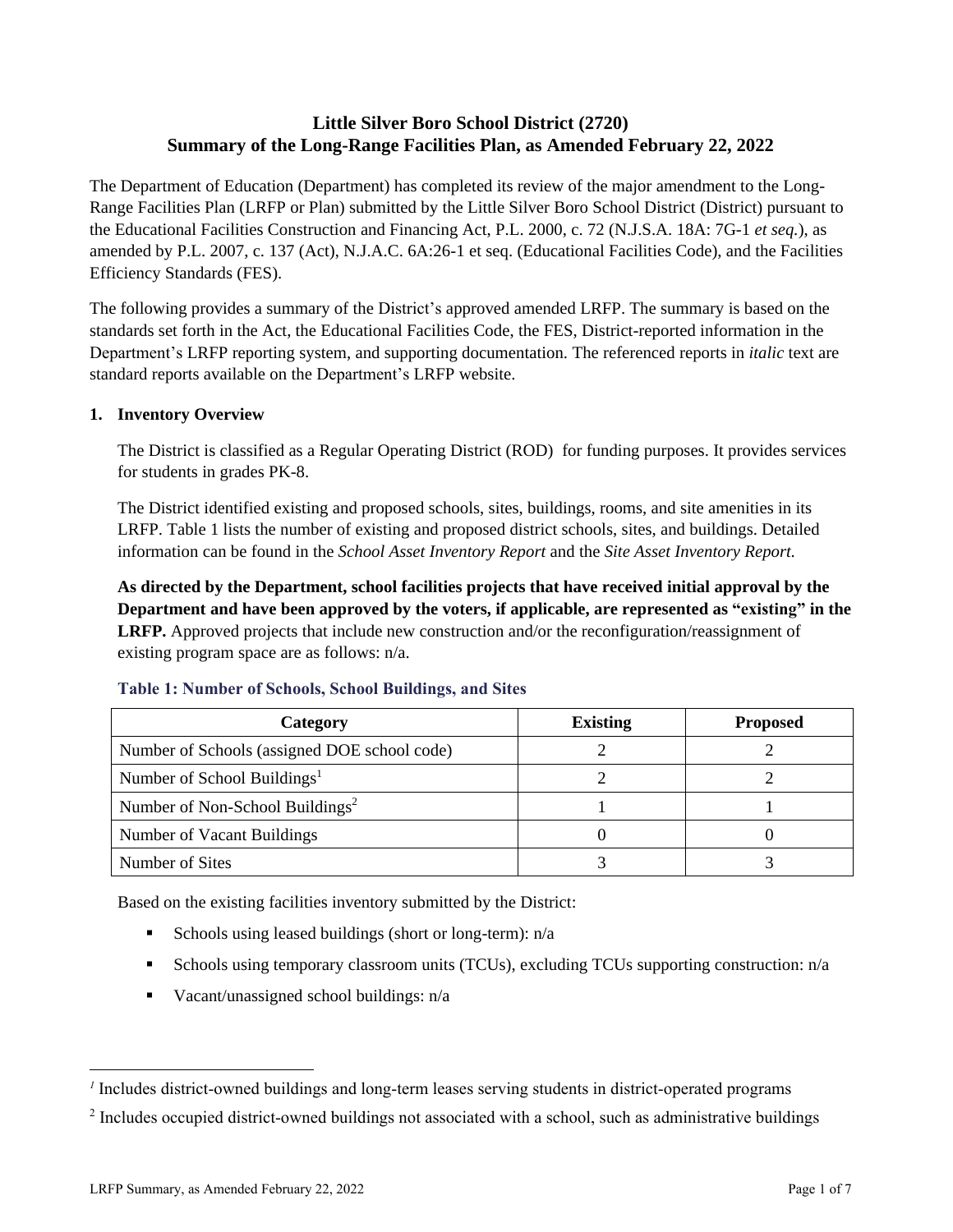# **Findings:**

The Department has determined that the proposed inventory is adequate for approval of the District's LRFP amendment. However, the LRFP determination does not imply approval of an individual school facilities project listed within the LRFP; the District must submit individual project applications for project approval.

# **2. District Enrollments**

The District determined the number of students, or "proposed enrollments," to be accommodated for LRFP planning purposes on a district-wide basis and in each school.

The Department minimally requires the submission of a standard cohort-survival projection using historic enrollment data from the Application for School State Aid (ASSA) or NJ Smart. The cohort-survival method projection method forecasts future students based upon the survival of the existing student population as it moves from grade to grade. A survival ratio of less than 1.00 indicates a loss of students, while a survival ratio of more than 1.00 indicates the class size is increasing. For example, if a survival ratio tracking first to second grade is computed to be 1.05, the grade size is increasing by 5% from one year to the next. The cohort-survival projection methodology works well for communities with stable demographic conditions. Atypical events impacting housing or enrollments, such as an economic downturn that halts new housing construction or the opening of a charter or private school, typically makes a cohort-survival projection less reliable.

## **Proposed enrollments are based on a standard cohort-survival enrollment projection.**

Adequate supporting documentation was submitted to the Department to justify the proposed enrollments. Table 2 provides a comparison of existing and projected enrollments. All totals include special education students.

|                              | <b>Existing Enrollments</b> | <b>District Proposed Enrollments</b> |
|------------------------------|-----------------------------|--------------------------------------|
| <b>Grades</b>                | 2020-21                     | 2025-26                              |
| PK (excl. private providers) | 27                          | 25                                   |
| Grades K to 5                | 473                         | 502                                  |
| Grades 6 to 8                | 289                         | 241                                  |
| Grades 9 to 12               |                             | 0                                    |
| <b>Totals PK to 12</b>       | 789                         | 768                                  |

# **Table 2: Enrollments**

## **Findings:**

The Department has determined the District's proposed enrollments to be acceptable for approval of the District's LRFP amendment. The Department will require a current enrollment projection at the time an application for a school facilities project is submitted incorporating the District's most recent enrollments in order to verify that the LRFP's planned capacity is appropriate for the updated enrollments.

## **3. District Practices Capacity**

Based on information provided in the room inventories, District Practices Capacity was calculated for each school building to determine whether adequate capacity is proposed for the projected enrollments based on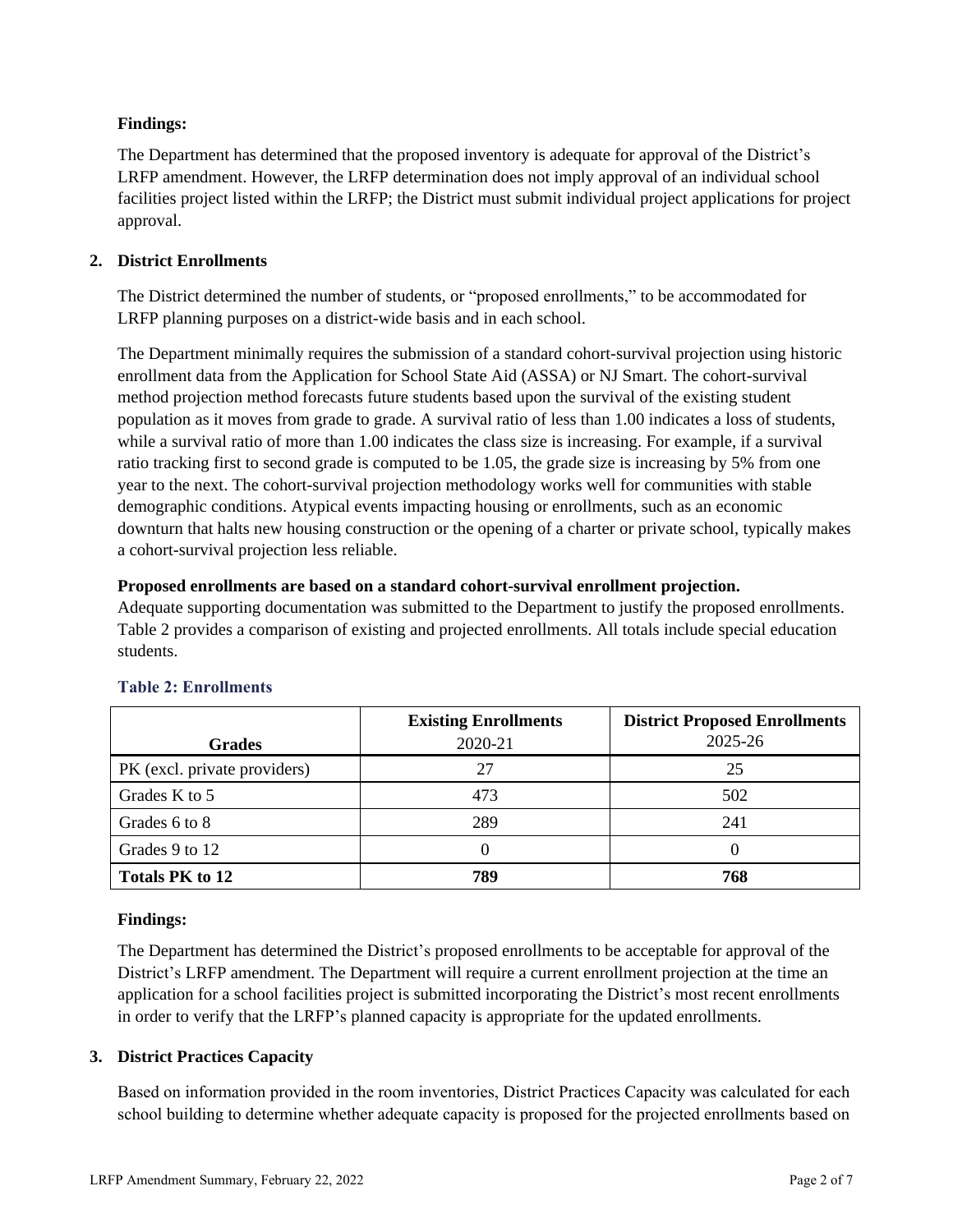district scheduling and class size practices. The capacity totals assume instructional buildings can be fully utilized regardless of school sending areas, transportation, and other operational issues. The calculations only consider district-owned buildings and long-term leases; short term leases and temporary buildings are excluded. **A capacity utilization factor of 90% for classrooms serving grades K–8 and 85% for classrooms serving grades 9–12 is applied in accordance with the FES.** No capacity utilization factor is applied to preschool classrooms.

In certain cases, districts may achieve adequate District Practices Capacity to accommodate enrollments but provide inadequate square feet per student in accordance with the FES, resulting in educational adequacy issues and "Unhoused Students." Unhoused students are considered in the "Functional Capacity" calculations used to determine potential State support for school facilities projects and are analyzed in Section 4.

Table 3 provides a summary of proposed enrollments and existing and proposed District-wide capacities. Detailed information can be found in the LRFP website reports titled *FES and District Practices Capacity Report, Existing Rooms Inventory Report, and Proposed Rooms Inventory Report.*

| <b>Grades</b>              | <b>Proposed</b><br><b>Enrollments</b> | <b>Existing</b><br><b>District</b><br><b>Practices</b><br>Capacity | <b>Existing</b><br>Deviation* | <b>Proposed</b><br><b>District</b><br><b>Practices</b><br>Capacity | <b>Proposed</b><br>Deviation* |
|----------------------------|---------------------------------------|--------------------------------------------------------------------|-------------------------------|--------------------------------------------------------------------|-------------------------------|
| Elementary (PK to 5)       | 527                                   | 536.57                                                             | 9.57                          | 525.21                                                             | $-2.21$                       |
| Middle $(6 \text{ to } 8)$ | 241                                   | 279.03                                                             | 38.03                         | 309.14                                                             | 68.14                         |
| High $(9 \text{ to } 12)$  | $\theta$                              | 0.00                                                               | 0.00                          | 0.00                                                               | 0.00                          |
| <b>District Totals</b>     | 768                                   | 815.60                                                             | 47.60                         | 834.35                                                             | 66.35                         |

## **Table 3: District Practices Capacity Analysis**

*\** Positive numbers signify surplus capacity; negative numbers signify inadequate capacity. Negative values for District Practices capacity are acceptable for approval if proposed enrollments do not exceed 100% capacity utilization.

Considerations:

- Based on the proposed enrollments and existing room inventories, the District is projected to have inadequate capacity for the following grade groups, assuming all school buildings can be fully utilized (100% capacity utilization): n/a
- Adequate justification has been provided by the District if the proposed capacity for a school significantly deviates from the proposed enrollments. Generally, surplus capacity is acceptable for LRFP approval if additional capacity is not proposed through new construction.

## **Findings:**

The Department has determined that proposed District capacity, in accordance with the proposed enrollments, is adequate for approval of the District's LRFP amendment. The Department will require a current enrollment projection at the time an application for a school facilities project is submitted, incorporating the District's most recent Fall Enrollment Report, in order to verify that the LRFP's planned capacity meets the District's updated enrollments.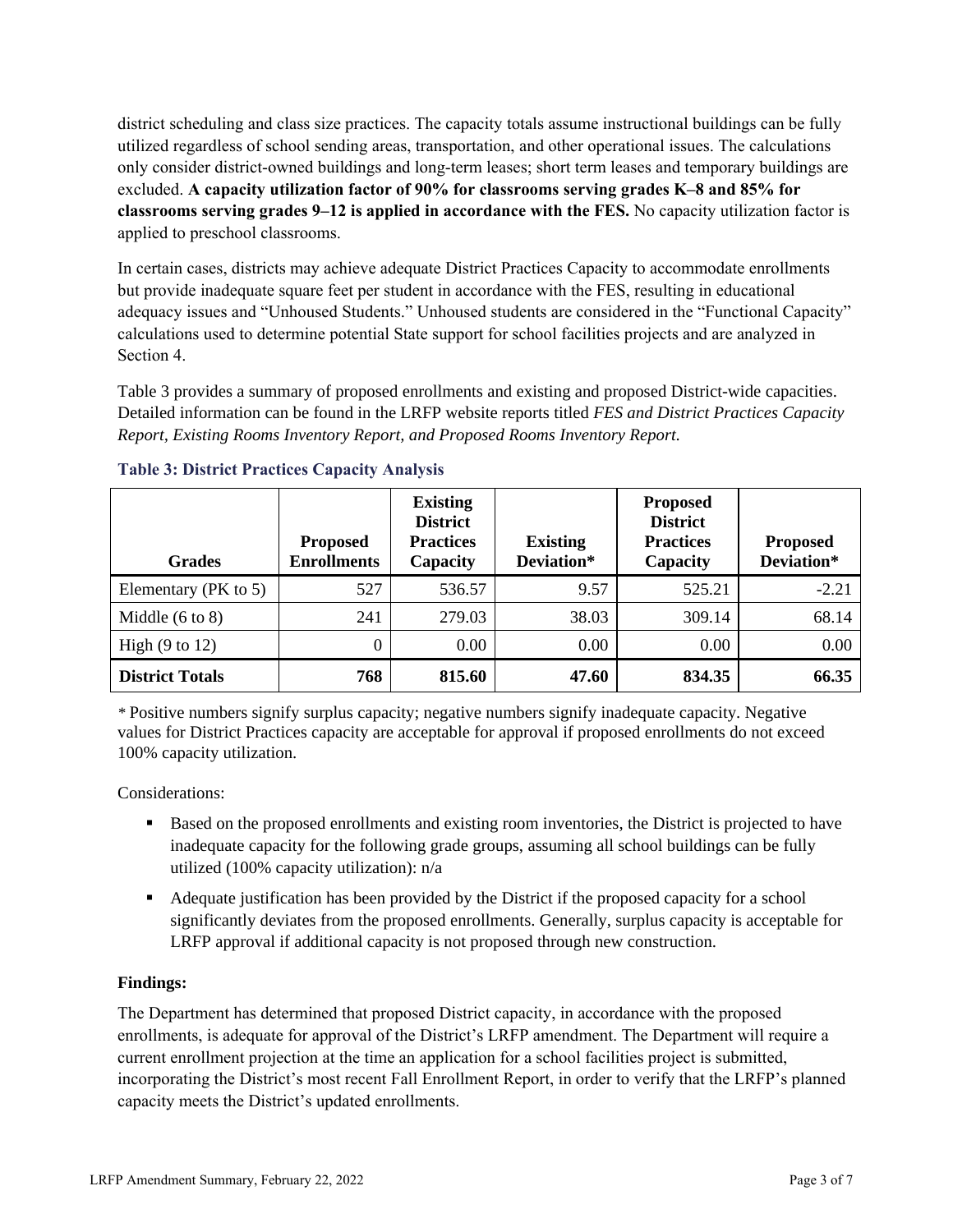#### **4. New Construction Funding Eligibility**

*Functional Capacity* was calculated and compared to the proposed enrollments to provide a **preliminary estimate** of Unhoused Students and new construction funding eligibility. At this time, all proposed enrollments, including preschool, are considered eligible for funding. **A final determination will be made at the time of project application approval.**

*Functional Capacity* is the adjusted gross square footage of a school building *(total gross square feet minus excluded space)* divided by the minimum area allowance per full-time equivalent student for the grade level contained therein. *Unhoused Students* is the number of students projected to be enrolled in the District that exceeds the Functional Capacity of the District's schools pursuant to N.J.A.C. 6A:26-2.2(c). *Excluded Square Feet* includes (1) square footage exceeding the FES for any pre-kindergarten, kindergarten, general education, or self-contained special education classroom; (2) grossing factor square footage *(corridors, stairs, mechanical rooms, etc.)* that exceeds the FES allowance, and (3) square feet proposed to be demolished or discontinued from use. Excluded square feet may be revised during the review process for individual school facilities projects.

Table 4 provides a preliminary assessment of the Functional Capacity, Unhoused Students, and Estimated Maximum Approved Area for Unhoused Students for each FES grade group. The calculations exclude temporary facilities and short-term leased buildings. School buildings proposed for whole or partial demolition or reassignment to a non-school use are excluded from the calculations pending project application review. If a building is proposed to be reassigned to a different school, the square footage is applied to the proposed grades after reassignment. Buildings that are not assigned to a school are excluded from the calculations. Detailed information concerning the calculations can be found in the *Functional Capacity and Unhoused Students Report* and the *Excluded Square Footage Report.*

| Category                                     | PK/K to 5 | 6 to 8 | 9 to 12        | <b>Total</b> |
|----------------------------------------------|-----------|--------|----------------|--------------|
| Eligible PK /K-12 Proposed Enrollments       | 527       | 241    | 0              |              |
| FES Area Allowance (SF/student)              | 125.00    | 134.00 | 151.00         |              |
| <b>Prior to Completion of Proposed Work:</b> |           |        |                |              |
| <b>Existing Gross Square Feet</b>            | 68,614    | 51,399 | $\overline{0}$ | 120,013      |
| <b>Adjusted Gross Square Feet</b>            | 64,743    | 43,931 | $\Omega$       | 108,674      |
| <b>Adjusted Functional Capacity</b>          | 513.18    | 332.29 | 0.00           |              |
| <b>Unhoused Students</b>                     | 13.82     | 0.00   | 0.00           |              |
| Est. Max. Area for Unhoused Students         | 1,727.50  | 0.00   | 0.00           |              |
| <b>After Completion of Proposed Work:</b>    |           |        |                |              |
| Gross Square Feet                            | 68,614    | 51,399 | $\theta$       | 120,013      |
| New Gross Square Feet                        | $\Omega$  | 0      | $\Omega$       | $\theta$     |
| <b>Adjusted Gross Square Feet</b>            | 64,743    | 43,931 | $\overline{0}$ | 108,674      |
| <b>Functional Capacity</b>                   | 513.18    | 332.29 | 0.00           |              |
| <b>Unhoused Students after Construction</b>  | 13.82     | 0.00   | 0.00           |              |
| Est. Max. Area Remaining                     | 1,727.50  | 60.00  | 0.00           |              |

#### **Table 4: Estimated Maximum Approved Area for Unhoused Students**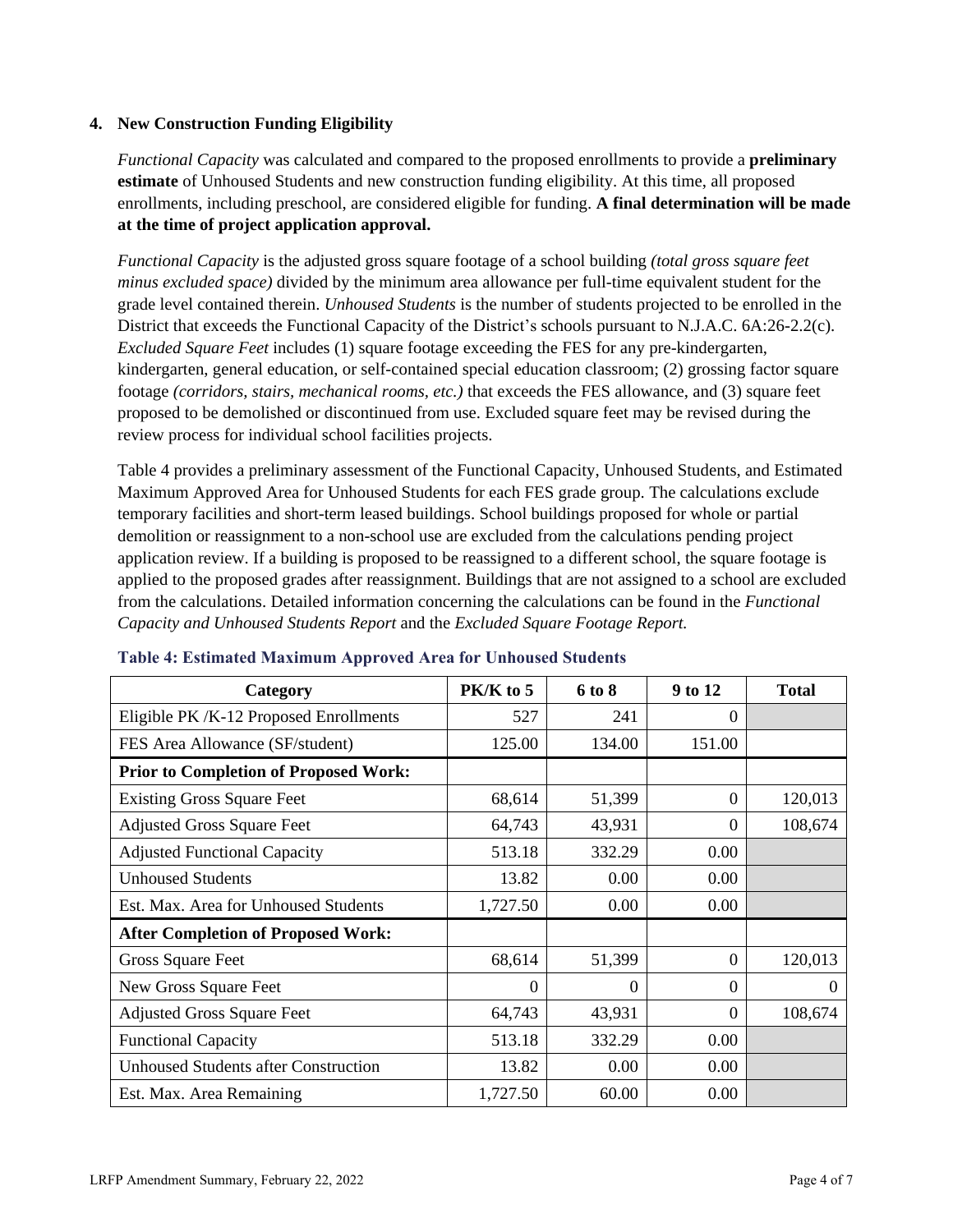Facilities used for non-instructional or non-educational purposes are ineligible for State support under the Act. However, projects for such facilities shall be reviewed by the Department to determine whether they are consistent with the District's LRFP and whether the facility, if it is to house students (full or part time) conforms to educational adequacy requirements. These projects shall conform to all applicable statutes and regulations.

Estimated costs represented in the LRFP by the District are for capital planning purposes only. The estimates are not intended to represent preliminary eligible costs or final eligible costs of approved school facilities projects.

Considerations:

- **•** The District does not have approved projects pending completion, as noted in Section 1, that impact the Functional Capacity calculations.
- The Functional Capacity calculations *exclude* square feet proposed for demolition or discontinuation for the following FES grade groups and school buildings pending a feasibility study and project review: n/a.
- Based on the preliminary assessment, the District has Unhoused Students prior to the completion of proposed work for the following FES grade groups: PK-5.
- New construction is proposed for the following FES grade groups: n/a.
- Proposed new construction exceeds the estimated maximum area allowance for Unhoused Students prior to the completion of the proposed work for the following grade groups: n/a.
- **•** The District, based on the preliminary LRFP assessment, will have Unhoused Students after completion of the proposed LRFP work. If the District is projected to have Unhoused Students, adequate justification has been provided to confirm educational adequacy in accordance with Section 6 of this determination.

## **Findings:**

Functional Capacity and Unhoused Students calculated in the LRFP are preliminary estimates. Preliminary Eligible Costs (PEC) and Final Eligible Costs (FEC) will be included in the review process for specific school facilities projects. A feasibility study undertaken by the District is required if building demolition or replacement is proposed per N.J.A.C. 6A:26-2.3(b)(10).

## **5. Proposed Work**

The District assessed program space, capacity, and physical plant deficiencies to determine corrective actions. Capital maintenance, or *"system actions,"* address physical plant deficiencies due to operational, building code, and /or life cycle issues. Inventory changes, or *"inventory actions,*" add, alter, or eliminate sites, site amenities, buildings, and/or rooms.

The Act (N.J.S.A. 18A:7G-7b) provides that all school facilities shall be deemed suitable for rehabilitation unless a pre-construction evaluation undertaken by the District demonstrates to the satisfaction of the Commissioner that the structure might pose a risk to the safety of the occupants even after rehabilitation or that rehabilitation is not cost-effective. Pursuant to N.J.A.C. 6A:26-2.3(b)(10), the Commissioner may identify school facilities for which new construction is proposed in lieu of rehabilitation for which it appears from the information presented that new construction is justified, provided, however, that for such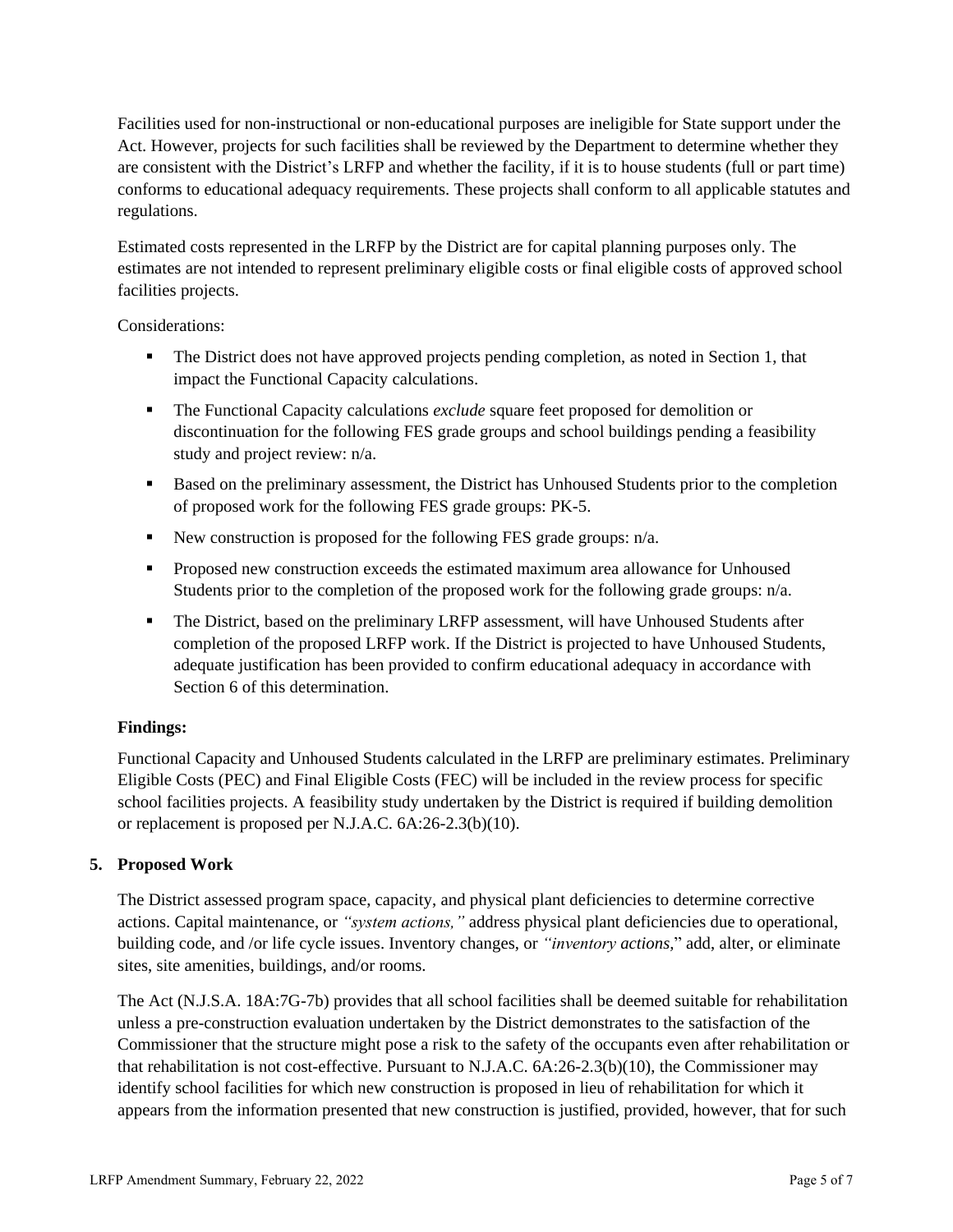school facilities so identified, the District must submit a feasibility study as part of the application for the specific school facilities project. The cost of each proposed building replacement is compared to the cost of additions or rehabilitation required to eliminate health and safety deficiencies and to achieve the District's programmatic model.

Table 5 lists the scope of work proposed for each school based on the building(s) serving their student population. Proposed inventory changes are described in the LRFP website reports titled *"School Asset Inventory Report and "Proposed Room Inventory Report."* Information concerning proposed systems work, or capital maintenance can be found in the "LRFP Systems Action Summary Report."

With the completion of the proposed work, the following schools are proposed to be eliminated: n/a; the following schools are proposed to be added: n/a.

| <b>Proposed Scope of Work</b>                                                                  | <b>Applicable Schools</b>                                                |
|------------------------------------------------------------------------------------------------|--------------------------------------------------------------------------|
| <b>Renovation only</b> (no new construction)                                                   |                                                                          |
| System actions only (no inventory actions)                                                     | n/a                                                                      |
| Existing inventory actions only (no systems actions)                                           | n/a                                                                      |
| Systems and inventory changes                                                                  | Markham Place Middle School (050); Point<br>Road Elementary School (060) |
| <b>New construction</b>                                                                        |                                                                          |
| Building addition only (no systems actions)                                                    | n/a                                                                      |
| Renovation and building addition (system, existing<br>inventory, and new construction actions) | n/a                                                                      |
| New building on existing site                                                                  | n/a                                                                      |
| New building on new or expanded site                                                           | n/a                                                                      |
| Site and building disposal (in addition to above scopes)                                       |                                                                          |
| Partial building demolition                                                                    | n/a                                                                      |
| Whole building demolition                                                                      | n/a                                                                      |
| Site and building disposal or discontinuation of use                                           | n/a                                                                      |

#### **Table 5: School Building Scope of Work**

#### **Findings:**

The Department has determined that the proposed work is adequate for approval of the District's LRFP amendment. However, Department approval of proposed work in the LRFP does not imply the District may proceed with a school facilities project. The District must submit individual project applications with cost estimates for Department project approval. Both school facilities project approval and other capital project review require consistency with the District's approved LRFP.

## **6. Proposed Room Inventories and the Facilities Efficiency Standards**

The District's proposed school buildings were evaluated to assess general educational adequacy in terms of compliance with the FES area allowance pursuant to N.J.A.C. 6A:26-2.2 and 2.3.